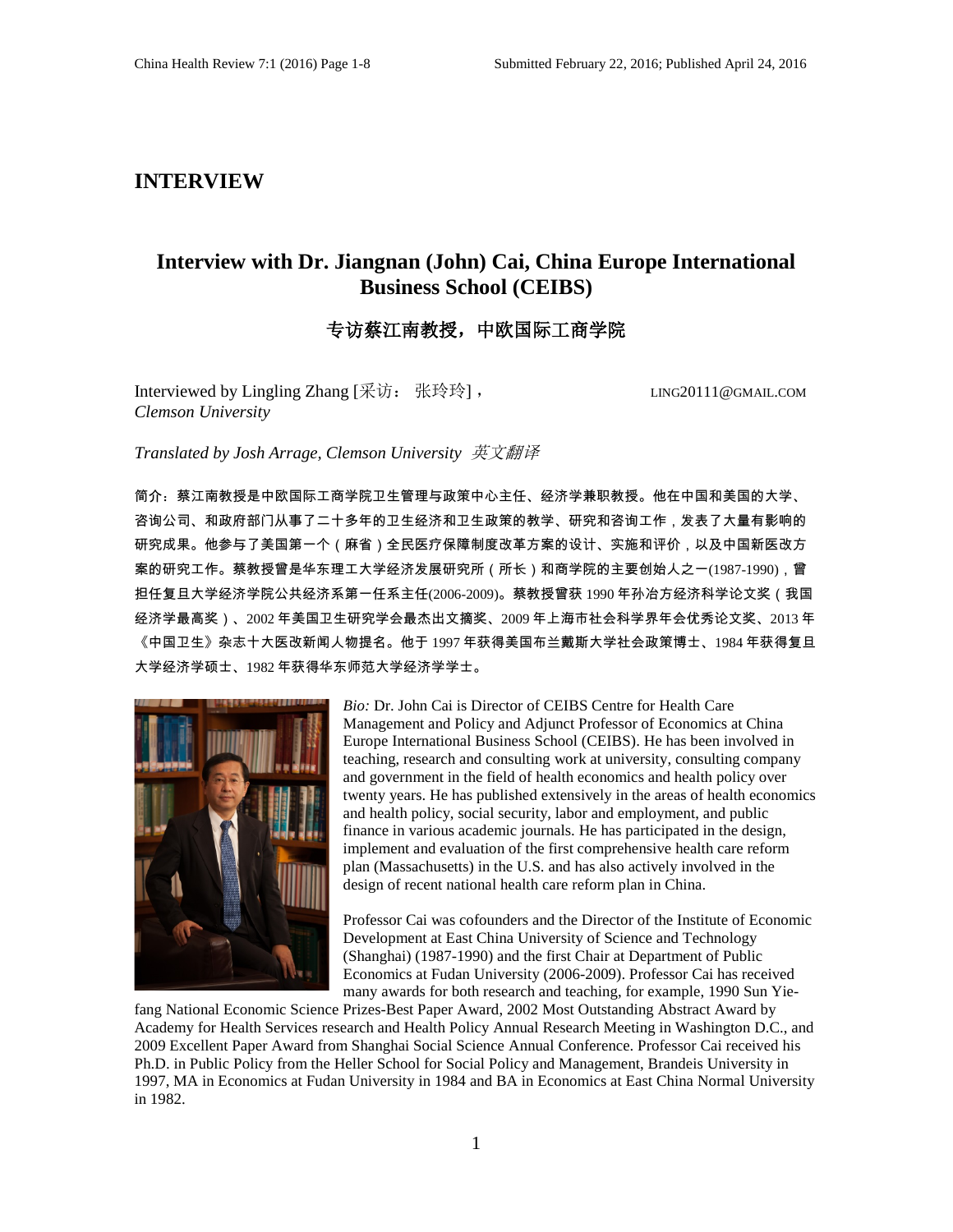### **1. Experience in US and China**

Lingling: Hello, Professor Cai! I'm very happy to have the opportunity to interview you in the New Year, as a representative of the China Health Policy and Management Society (CHPAMS). I understand that about ten years ago you started to develop your career in China, what was your experience in the United States as well as your experience returning home?

蔡老师,您好!很高兴这次能有机会代表中国卫生政策与管理学会在新年之际对您进行访 谈!我了解您从大概十年前开始回国发展,您能给我们介绍一下您在美国以及回国的经历 吗?

*Dr. Cai:* I received my Doctorate in Health Policy in the U.S. back in 1996. I worked for a healthcare consulting firm for three years and in 1999 joined the Massachusetts Department of Health and Human Services (MDHHS). At the time, there were not that many (Chinese) scholars working in soft science fields such as policy. I continued my work at the MDHHS' policy department for more than 10 years, focusing on health financing policy. I was responsible for hospital data in the entire Massachusetts, as well as Medicaid pricing policy. In addition, I had a hand in the research and design of the healthcare reform by the then governor Mitt Romney, so I was familiar with the US healthcare reform policy debate. After the SARS outbreak in 2003, I started to pay more attention to the domestic situation in China and began working in China in 2006. From 2006 to 2009, I was appointed as Chair of the Department of Public Economics, School of Economics at my Alma Mater, Fudan University. Even though that was a fulltime job, I spent only about 2 to 3 months a year in China, with the majority of my time still in the States. Towards the end of my appointment, right around 2009, China started the first round of the new healthcare system reform, with 6 agencies providing reform plans, an even split between domestic and foreign entities. The three domestic entities were Peking University, Fudan University, and the Development Research Center of the State Council. I participated in the drafting and discussion of the Fudan University reform plan. To sum it up, I have first-hand experience in both US's and China's health care system reform. I left Fudan University in 2009 and started an adjunct position at Shanghai University of Finance and Economics, until May 2012 when I finally took the full-time position at the Chinese Europe International Business School (CEIBS).

我是 96 年在美国博士毕业,获得卫生政策博士,先在医药咨询公司工作了三年,之后 99 年 到了麻省的卫生厅工作,当时在卫生领域从事软科学,譬如政策这方面的人还比较少。回 国前我一直在麻州卫生厅的卫生政策部门工作,共有十多年时间,主要关注卫生筹资政策, 当时的工作包括负责麻州所有医院的数据,同时还有 Medicaid 的定价政策,另外还参与了 Romney 全民医保的改革计划的研究和设计,所以我对美国整个医改的政策比较熟悉。从 2003年 SARS 之后我开始关注国内的情况, 2006年开始有回国工作的经历, 先是 2006-2009 年,我在我的母校复旦大学经济学院任公共经济系主任,虽是全职的职位但一年只有 2-3 个月时间在国内。那时主要的时间还是在美国,不过那段经历正好赶上国内 2009 年新 一轮的医改,当时是 6 家机构提供方案,国内国外各三家,国内是北大、复旦和国务院发 展研究中心,我参加了复旦医改方案的起草和讨论。总的来说,我对两国医改有些第一手 的经历,还是比较熟悉的。09 年后我离开复旦,在上海财经大学有过兼职,直到 2012 年 5 月我才算正式全职的回到了目前就职的中欧国际工商学院工作。

Lingling: Comparing your experience in the two countries, what was your most striking impression or most profound experience?

比较您在两国的经历,您印象最深刻或者感受最深的是什么?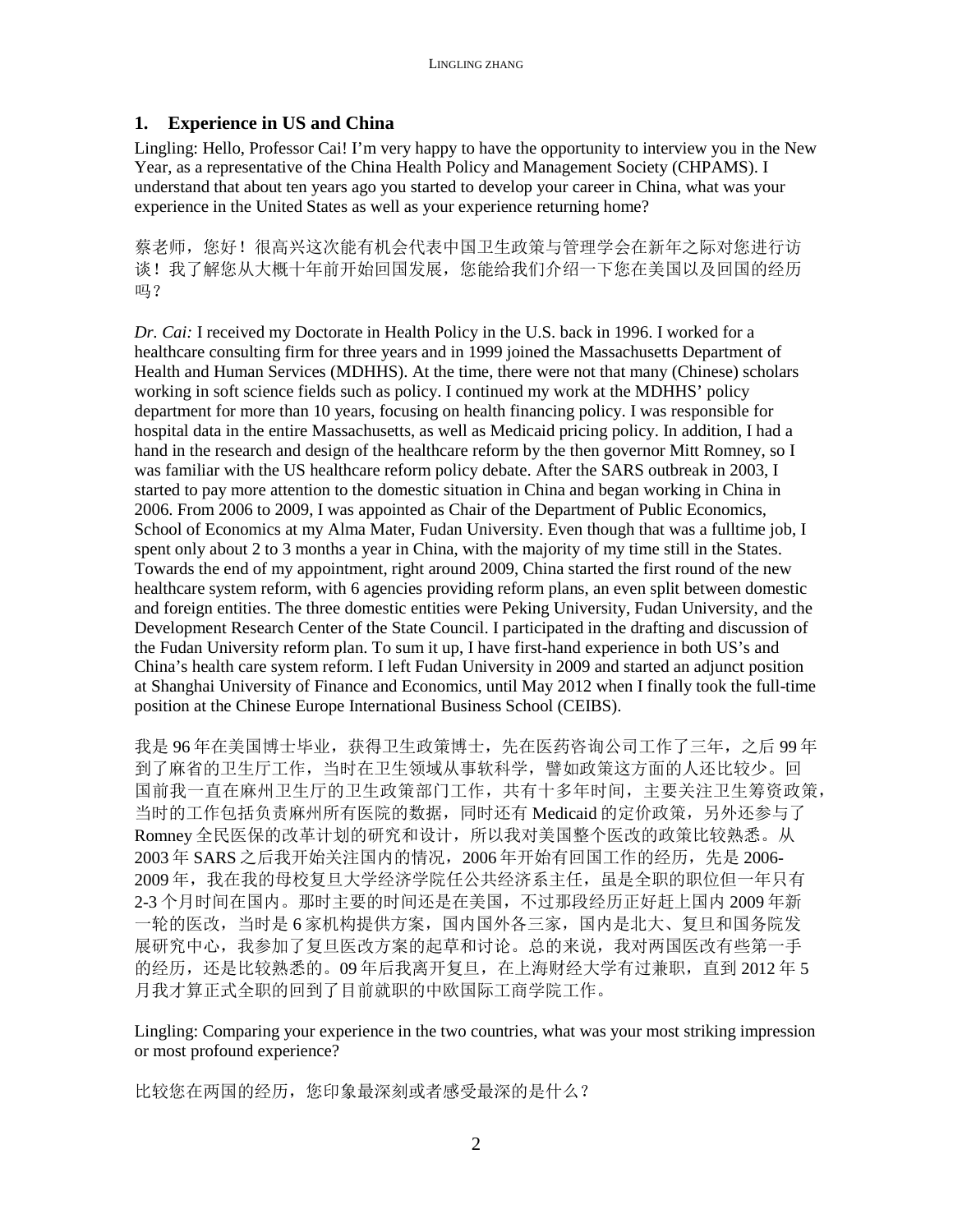*Dr. Cai:* The most striking impression is that healthcare reform is extremely difficult for both countries, because a lot of interest groups are involved, both countries have large populations, and healthcare reform itself is complex. The countries' culture, history, and structures, however, are different and quite distinct. On a personal level, it's difficult for an immigrant to integrate into the mainstream American society, because of the language and culture barriers. Also, the U.S. has pretty mature systems for all aspects of the society, with limited space for professional development. For me, working in China definitely gave me more room to develop professionally. Also, China lacks professionals with our educational and working background, with knowledge of both China and the U.S. With my training and extensive experience in economics and health care, I was able to push more much more changes in China than in the U.S., bringing more needed changes. This aspect of my work in China is quite rewarding. My three years in CEIBS was especially rewarding. CEIBS is different from traditional universities. The institution provided me with a very good working environment, gave me a lot of freedom to explore the areas that interest me, allowing us to organize various activities that had significant impact on the society.

感受最深的是两个国家有类似的地方,医改都非常困难,因为牵扯到很多利益集团,人口 多、医改复杂,这些是类似的,但因两国文化、历史和体制不同,两国也各有特色。 就个人体会而言,在美国作为新移民,由于语言文化的障碍,想要融入美国主流还是有一 定距离的,而且美国各方面相对比较成熟、制度比较定型,所以在各个岗位各个地方能发 挥的空间有限,对我个人来说,回到中国发挥余地的空间就比美国大得多,而且中国也缺 乏像我们这样的教育和工作背景、对中国和美国都比较了解的人,我在经济学和医疗领域 有很多年的训练和培养,这样我在中国能发挥作用的空间就非常大,能够带来的影响也更 大,所以对我个人来说回国工作还是比较有成就感的。特别有成就感的是近三年在中欧的 工作,中欧不同于传统大学,为我提供了很好的工作环境,给了我很大的发挥空间,可以 让我专注于我很感兴趣的领域,所以我们也得以在这期间组织了很多活动,对社会也起到 了很大的影响。

## **2. Health System Reform(s)**

Lingling: Can you tell us a little about your participation in the health system reform in China?

您能给我们聊一聊您回国后参与中国医疗体制改革的情况吗?

*Dr. Cai:* My participation in China's health system reform was rather indirect, mostly through publishing articles, accepting interviews, as well as organizing meetings that might be able to bring about changes. I didn't participate directly in the decision making process. My most direct involvement in decision making was two years ago when I participated in Vice Premier Liu Yangdong's panel with ten experts at Zhongnanhai. I also participated in the meetings and projects ran by the National or local Health and Family Planning Commissions. Since CEIBS is a business school, we have the closest connection with the healthcare industry. We provide trainings to hospital CEOs and senior business executives. On the policy side, every quarter in the last four years we conducted a round table meeting with representatives from government, academia, and industry, discussing sizzling issues and making recommendations on certain topics. After the meeting, the journal of Chinese Health publishes the contents.

我参与医疗体制改革的方式应该说是比较间接的,通过发文章、接受采访、还有组织的一 些会议而产生影响,并没有直接进入决策层。不过前年我参加了刘延东副总理在中南海召 开的十位专家的座谈,这可能算是直接进入决策层,其他也有参加国家卫计委、地方卫计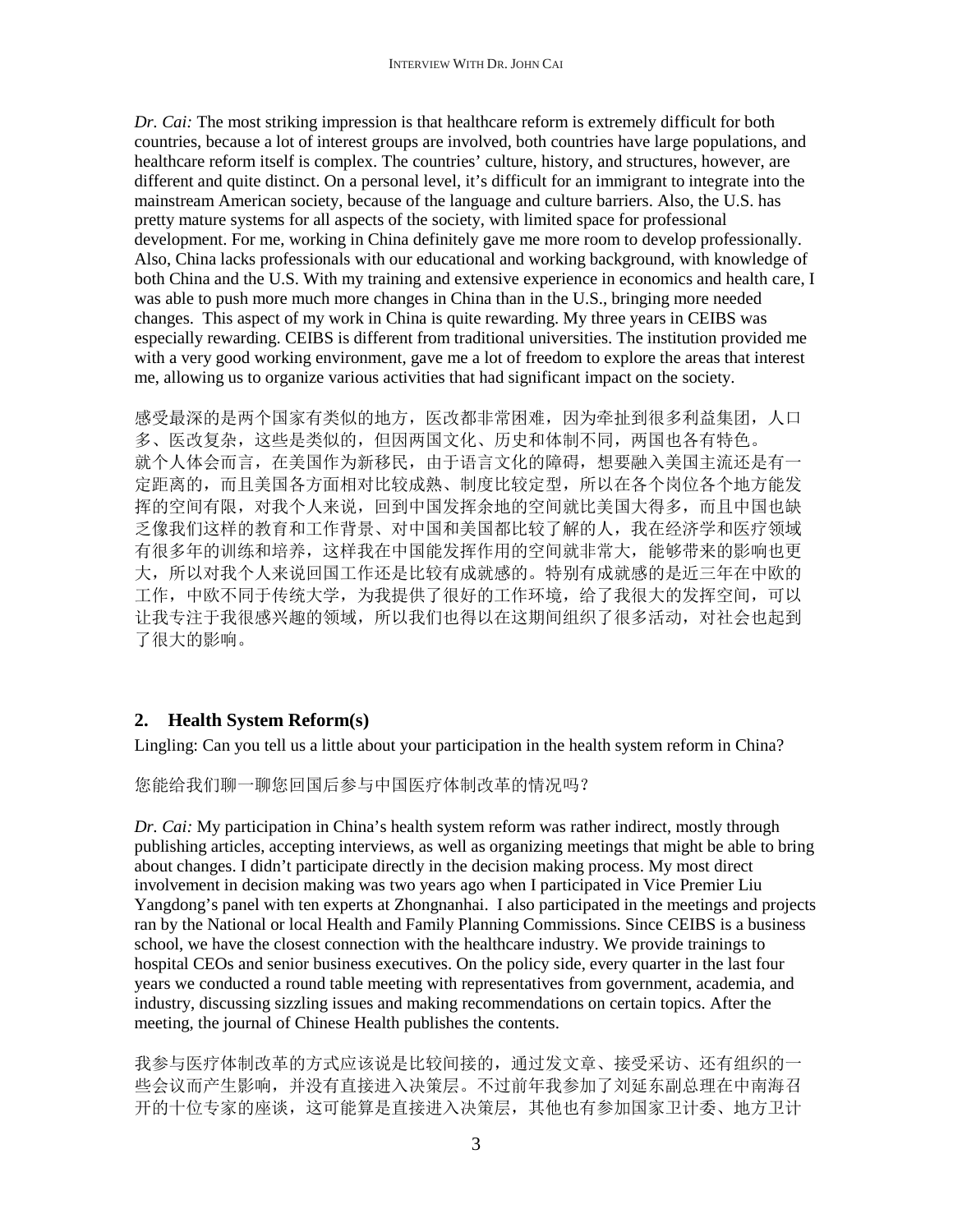委的一些会议和项目,通过发言、文字等产生一些见解和影响。作为商学院,我们与医疗 产业的联系最为紧密,与医院之间我们有培训医院的院长,我们也有对企业的高层管理层 的培训和互动会议。在政策方面,我们在近四年里每个季度会做一个圆桌会议,邀请政府、 学术、业界人士围绕热点话题来讨论,对有关话题提出我们的建议,之后《中国卫生》杂 志将会议内容发表。

Lingling: What are the biggest obstacles for health reform in both countries? What lessons can they learn from each other's experiences?

中美两国卫生部门改革的最大障碍是什么?有什么相互借鉴的经验或教训?

*Dr. Cai:* Interest groups are the biggest obstacles for health care reforms in both countries. In the US, health care reform plans are prepared carefully and in great details, with specifics spelled out, making the reform plans easy to implement. In China, healthcare reform plans were drafted in broad strokes, making them difficult to implement and leading to disagreements between stakeholders. Both countries have their advantages and disadvantages. In China, government can have a relatively strong hand in implementing policies. I was impressed that once a policy has gained the government's support, then the government will take measures to ensure the implementation of the policy. One example would be the universal health coverage; it was implemented quickly and thoroughly. The U.S. operates under a checks-and-balances system that moves much slower. In addition, China has some industries that have advanced quickly in the past few years, such as the internet and mobile health technologies, narrowing the gap between China and the western countries, in some cases even gaining the lead position. The gap between the two countries' medical technological innovations might very well shrink.

(Interviewer's note: Dr. Cai served as the editor of "The Worldwide Health System Reforms", which has been published. The book summarized health system reforms of 20 countries (regions).)

利益集团是两国医改的最大障碍。在美国,医改制定的计划特别详尽和仔细,操作起来比 较具体并容易贯彻,在中国,医改计划非常粗、非常宏观和概念化,这样执行起来就很难, 会互相扯皮,但两国各有利弊,在中国,政府的力量比较强势,由政府推行就比较容易进 行,给我触动最大的是,若能游说政府将一政策执行,那么政府就会大刀阔斧的将政策推 行下去,比如新医改全民医保推得就很快,而美国由于是权力制衡的这样一个机制在这方 面速度就比较慢。另外在中国发自于底层的产业,如近几年发展起来的互联网、移动医疗 的速度很快,有些技术上的东西与国外距离很小甚至走在了前面,这个可能是中国的一个 特点,当然美国也有创新的地方,由此看,中美两国在医疗技术创新领域的差距会缩得比 较小。

(采访人补充: 蔡老师主编的《医疗卫生体制改革的国际经验》已出版发行,该书整理总 结了世界二十国(地区)医疗卫生制度改革)

### **3. Current Focus and Activities**

Lingling: Can you talk about what you are working on right now?

您能谈谈您现在的主要工作内容吗?

*Dr. Cai:* We are involved in all allied health areas. Our business school focuses on many innovative medical treatment models such as mobile health, e-health, etc. We write up case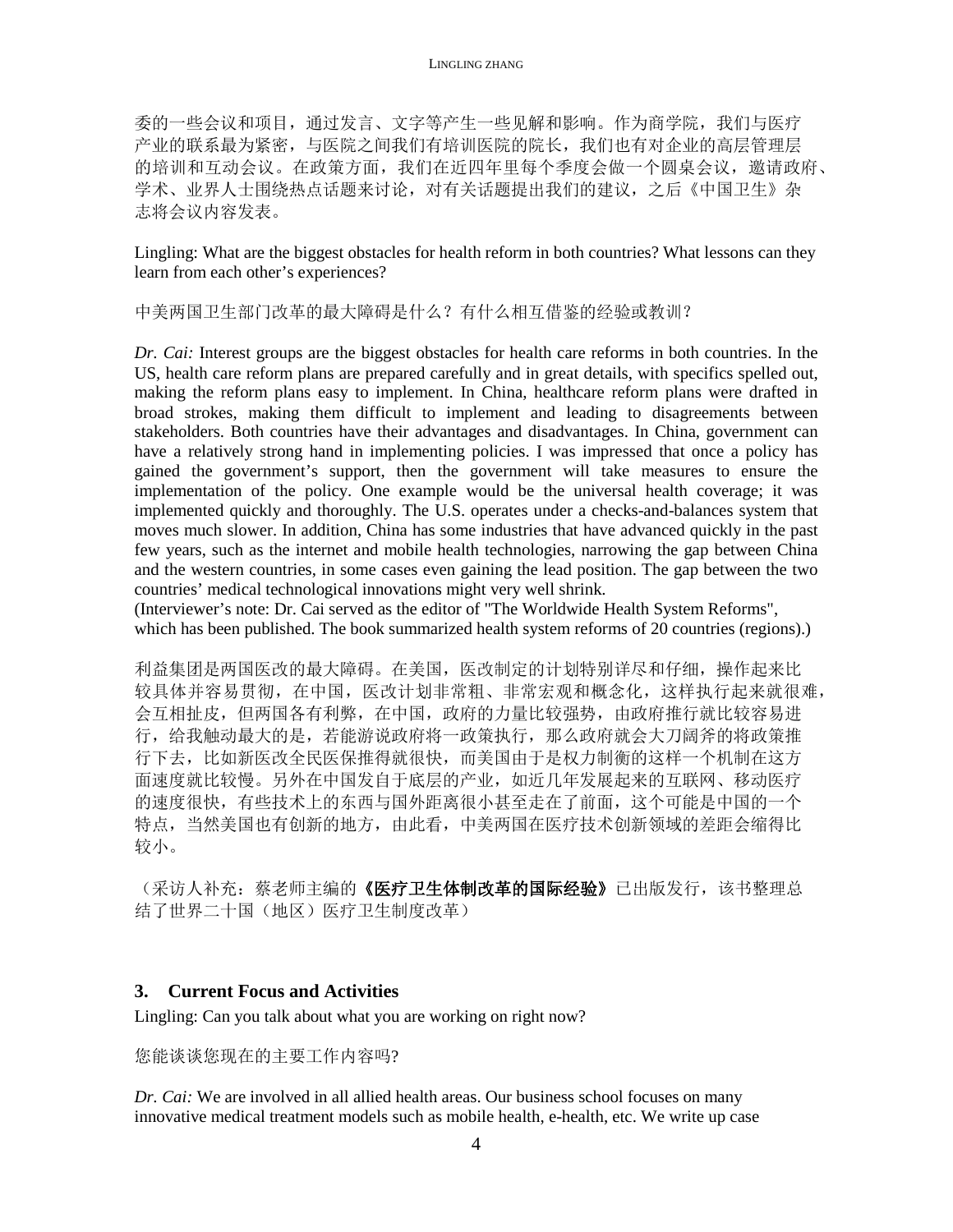summaries for these models, exchange our ideas through various meetings, and collect all the relevant writings into books, with the hope to facilitate communication within the health care field and encourage innovation. We have also constructed a China Healthcare Innovation Platform, abbreviated in English as CHIP and in Chinese as "Qi2 Pu3." With this, we hope to develop an award for the Chinese health industry that's in the same vein as the Oscars. Two years ago, we held an awards ceremony. We selected 3 to 4 nominees per category, then field experts chose the awardee, followed by discussion of the nominated projects. This is a biennial awards event, and this year is an awards year. Last year, we also did road shows of some innovative cases. We compiled reports and case studies released in 2015 and published the "2015 China Healthcare Industry Innovation Platform Blue Book." We welcome international students and scholars to participate in these activities. We have established two WeChat accounts: one for the innovative platform (CHIP20140720) and one for health care policy (cchmp2012). You can follow our activities and outcomes. Please, if you are interested in our work, join us.

大健康的领域我们都会涉及,我们商学院会关注很多医疗模式的创新,比如移动医疗、互 联网医疗等,对创新的模式我们会做很多案例总结,通过会议做交流,结成文字汇成书, 来促进大家在这一领域的交流、共同讨论如何创新。我们还做了一个"中国健康产业创新 平台 (China Healthcare Innovation Platform)", 英文简称为 CHIP, 中文为"奇璞", 我们希 望以此打造一个中国健康行业的奥斯卡奖。前年我们举办了一个颁奖活动,类似于奥斯卡 的颁奖方式,我们按类别选择3到4个提名,然后由专家选取一个授奖,并就这些提名的项 目进行交流。这是每两年一次的颁奖活动,今年又正逢发奖年。去年我们还做了一些创新 案例的路演,年底时出版了《2015 中国健康产业创新平台奇璞蓝皮书》,把我们一年当中 的报告和案例编汇在一起。这些创新活动也欢迎海外学生学者们参加,我们创立了两个微 信号,一个是创新平台的微信号 **(CHIP20140720)**,另一个是卫生政策的微信号 **(cchmp2012)**,可以从那里看到我们开展的活动和得出的一些成果,欢迎感兴趣的人加入我 们。

### **4. Opportunities and CollaborationL**

Lingling: I have noticed that under your leadership, CEIBS has been active in Chinese health industry innovation. Our organization, China Health Policy and Management Society, assembled a lot of young scholars, both in China and overseas. Can you talk about opportunities that exist in China's healthcare field? How should these young scholars take on these opportunities?

我关注到在您的领导下,中欧国际工商学院活跃在中国健康产业创新领域,而中国卫生政 策与管理学会聚集了很多海内外的热血青年与学者,您能否谈谈在当前的中国医疗健康领 域存在哪些机会,该如何把握?

*Dr. Cai:* China's health industry is in the take-off stage. In October 2013, the State Council's Directive No. 40 (on promoting the development of China's health service industry), suggested that China's leaders began to view the health industry as an important growth field. Although the health sector accounts for less than 6% of China's GDP, it was projected to account for an estimated 9- 10% of GDP by a conservative forecast. Even though the growth rate of China's GDP has slowed, the health industry has been growing faster and faster, suggesting that there are considerable opportunities in the industry, be it research or industry development. The health care industry is a hot field for investment, attracting a lot of investors with deep pockets. These investments can create opportunities in research, teaching, and expanding the personnel pool. China lacks qualified health care professionals in many areas, especially managers for hospitals, research centers, and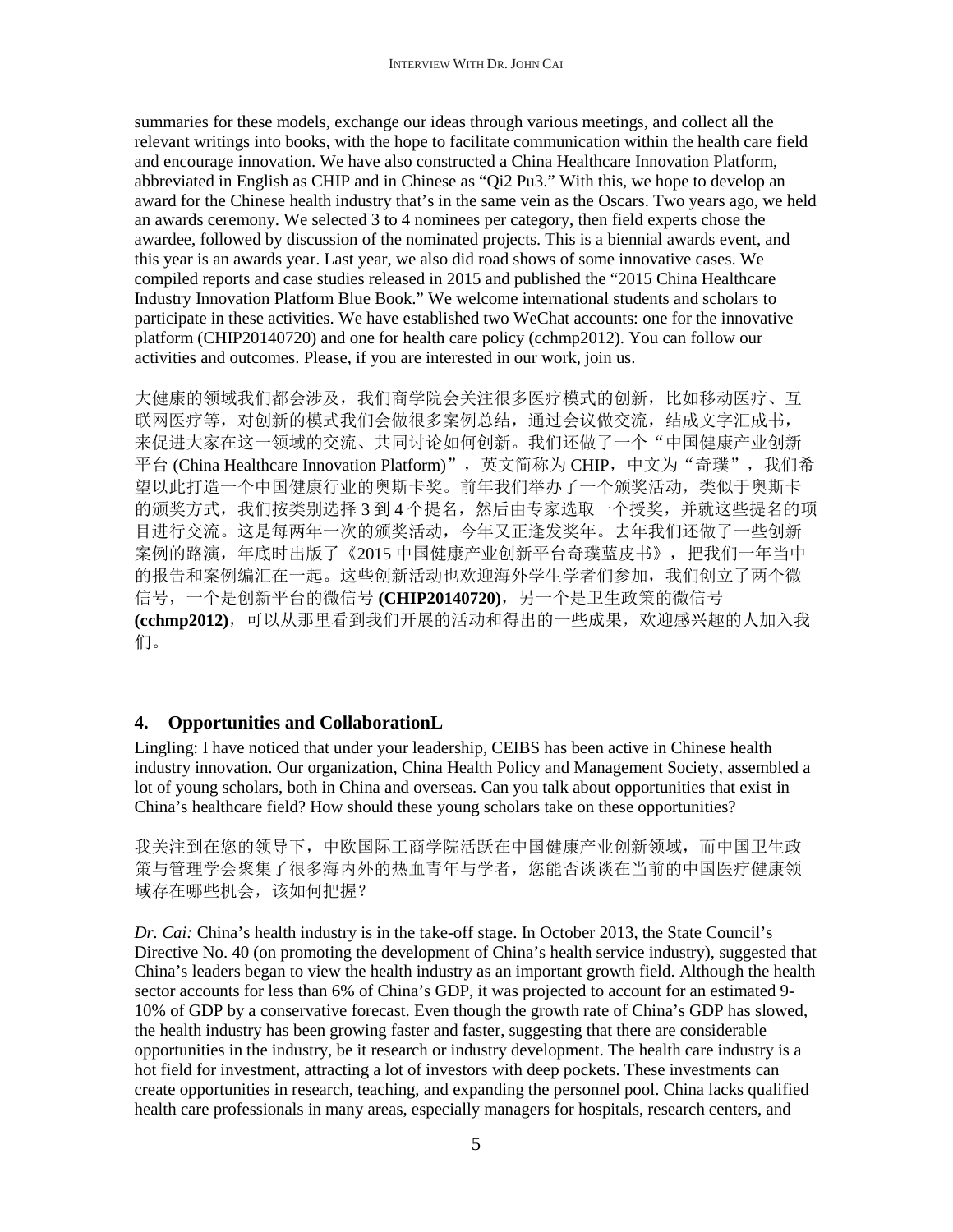teaching institutions. There is also a lack of physicians and nurses. The health care industry is quickly taking off, but it is facing a shortage of talents. This gap in talent provides a great opportunity for young professionals with education and experience in this field. There will be many opportunities to develop a career in either or both of the countries.

从宏观来讲,中国医疗行业处于一个起飞阶段,2013 年 10 月国务院有个 40 号文件(关于 促进中国健康服务业发展),以这个文件为标志,中国的顶层设计开始确定健康行业是个 非常重要的增长点和领域,虽然目前健康领域占 GDP 还不到 6%,但是根据保守预测,到 2020 年估计会占 9 到 10 个百分点。现在 GDP 的增长速度下降了, 但健康行业的增长越来 越快了,这样来看的话,这个行业存在相当多的机会。也就是说围绕这个行业,我们无论 从研究还是从产业发展来讲,机会都非常多。从中国这两年的行业投资来看也是很大的热 点,而中国在投资领域不差钱,健康行业已成为吸收投资的一大热点。这个机会从研究和 教学、从人员培训来说,中国特别缺乏医疗管理的人才,特别是医院管理的人才,在研究 和教学领域也同样缺乏管理人才;从行业具体来讲,医生和护士都特别缺人,这个行业在 快步起飞阶段,又正面临人才缺乏的问题,所以对于在美国这一领域有过学习和经验的人 来说,想在中美两国间发展或回国发展都会有很多机会。

Lingling: What are some future opportunities to collaborate with CEIBS?

今后与中欧商学院有哪些合作的机会?

*Dr. Cai:* Collaboration can be established through joint activities or participation in our events, mostly based on people's shared interests. Our activities will touch on the policy aspects as well as industry innovations. We also welcome exchanging case studies, proposing award nominees, and participating in the selection of awardees. This year, we will hold several large-scale innovation road shows. It's important to learn about the American business model and their technological innovation and management, so we will also organize Chinese executives to visit the US.

合作的方式可以通过共同举办活动或参加我们举办的活动,主要依据大家的共同兴趣而定。 我们做的活动会涉及到政策层面,也会涉及到产业创新的层面,我们也很欢迎案例的交流、 评选和评奖活动,我们今年就会做几个大型的创新路演活动。对美国商业模式和技术方面 的创新和管理的学习也是很必要的,我们也会组织中国的一些管理层到美国参观。

### **5. Projections and Suggestions**

Lingling: What are your projections for your career development, as well as CEIBS' and Chinese health system's development in the next 5 to 10 years?

您对未来 5 到 10 年个人、中欧商学院、以及整个中国医疗体制发展有怎样的期待?

*Dr. Cai:* I hope there will be some important reform measures coming out. For the industry, the next 5 to 10 years is really a takeoff period. The new healthcare reform has accomplished many great things, but not huge improvements. The next 5 to 10 years will likely witness some big changes. As for myself, I hope that I can actively participate in this profound change and positively influence the outcomes. I believe I can make a relatively large impact in the next five to ten years. In addition, we hope that our current work will produce results. Our work so far has received recognition and we have stronger influence. We are extremely busy. Although I have to stress that I am limited in what I know, a lot of people come to me for advices and consultations. Every year I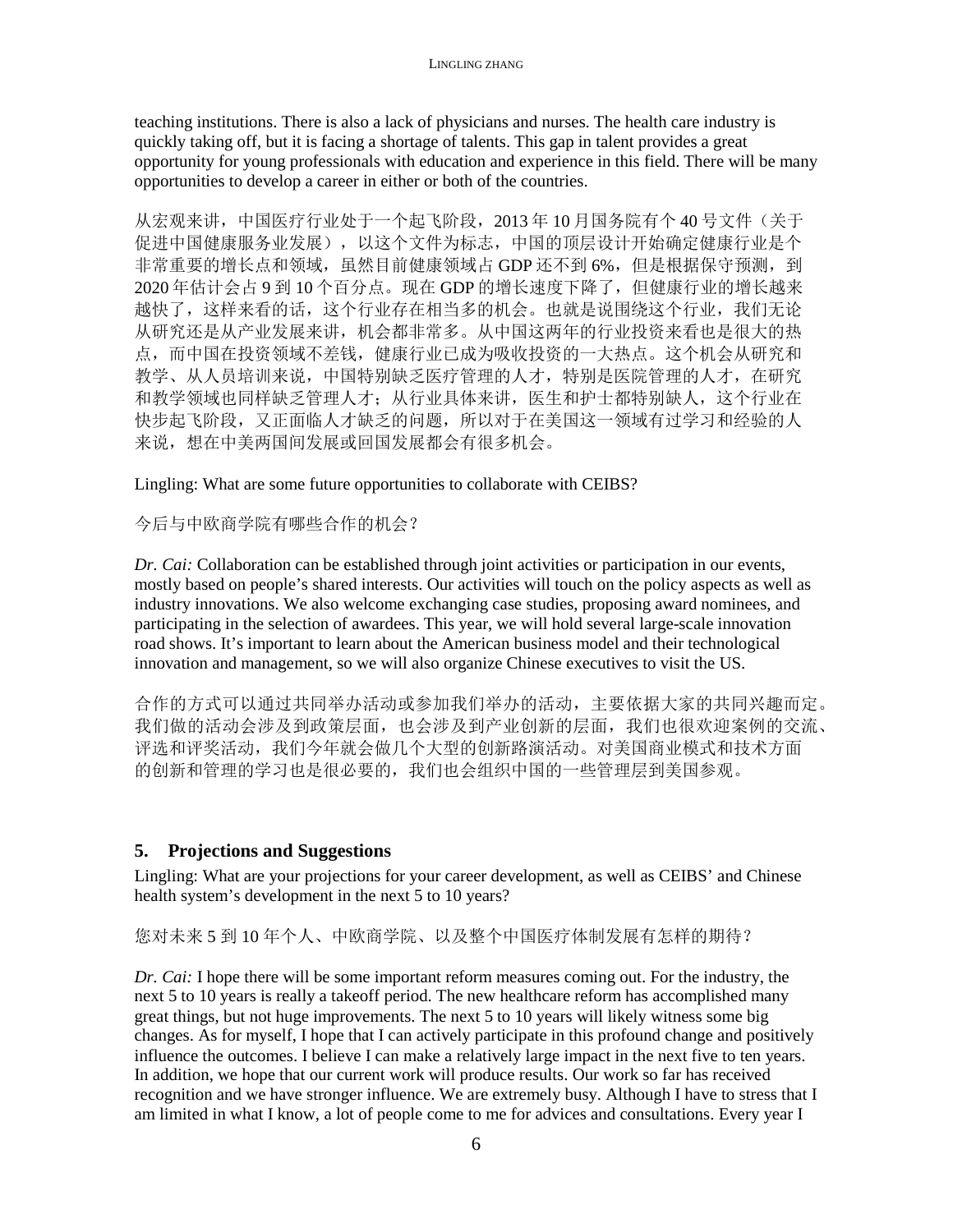have more than one hundred interviews by journalists. It feels good that I can do my best to bring about change, but I think my strength lies in integrating resources and building platforms for more people.

我希望中国医改会有一些比较重要的改革措施出台,对于这个行业来说,未来的 5 到 10 年 真的是飞跃时期,新医改以来虽然取得了一些成绩,但还没有特别大的促进,我觉得未来 5 到 10 年可能会有一些比较重大的变化。就我个人来说,我只能说希望在这个大的改革趋势 当中能够积极的参与甚至起到一些作用,以有限力量做些贡献,接下来的 5 到 10 年自己还 是有机会发挥比较大的影响的,另外还希望通过现在已经在做的工作发挥作用,在国内这 个行业当中我们做的这部分也已经得到了大家的认可,影响也越来越大。现在在国内的每 一天真的是很忙,事情应接不暇,虽然我懂的也有限,但很多人来咨询,每年做记者采访 有上百场,我觉得高兴之处是能尽自己所能发挥些作用,但我觉得我更多的力量还在于做 资源整合,为更多人搭建个平台。

Lingling: Can you give a little career advice for young scholars either in China or in the US?

对今日无论在中国还是美国,或者归国的年轻学者您能提点人生建议吗?

*Dr. Cai:* I think it is the most important to find an opportunity that will allow the young scholars to reach their full potential. From my own experience, I found this opportunity when I was 50 or so, so sometimes we have to make long-term preparation. Finding this opportunity could be easy for some, but hard for others. But no matter what, everyone needs to be prepared to grab that opportunity when it materializes. As a young professional, you would want to do everything possible to make your contributions, especially to those matters to public interests. Do not seek short-term fame and wealth, but see whether or not your effort will benefit others and the industry. Your value becomes apparent through your contribution to others. In other words, being altruistic can also help yourself.

我觉得就是找到一个机会能使自己的潜力和能力充分发挥出来。从我自己的经历来看,差 不多 50 岁左右了才慢慢的找到这种机会,所以有时需要做长期的准备和积累,而有时找到 这个机遇也特别容易,有时也许这辈子都没碰上,但是不管怎么说得需要做准备,毕竟机 会不会给没有准备的人,如果没有准备再怎么样也很难把握。作为一个新人要做各种努力, 尽量发挥自己的能量,看到公益性质的事情时不要图短期的名和利,而是看做这个事情是 否对这个行业、对他人有益处,人的价值是在对别人的贡献之中发挥出来的,这样来讲的 话,如果你愿意多做贡献反过来对你自己也是有帮助的。

Lingling: What is your message to CHAPMS?

您对中国卫生政策与管理学会有什么寄语吗?

*Dr. Cai:* My knowledge of CHPAMS is still limited, but I know this organization consists of students and scholars who understand both China and the US. So my message is that I hope CHPAMS can better bridge the two countries, introducing US experiences to China, propelling China's health reform forward and the development of its healthcare industry. CHPAMS is not heard very often within China, so perhaps you can find a way to expand its influence through more publications, or by hosting meetings to introduce what you know to China and contribute to China's development. You can start with the small things, and develop your organization step by step.